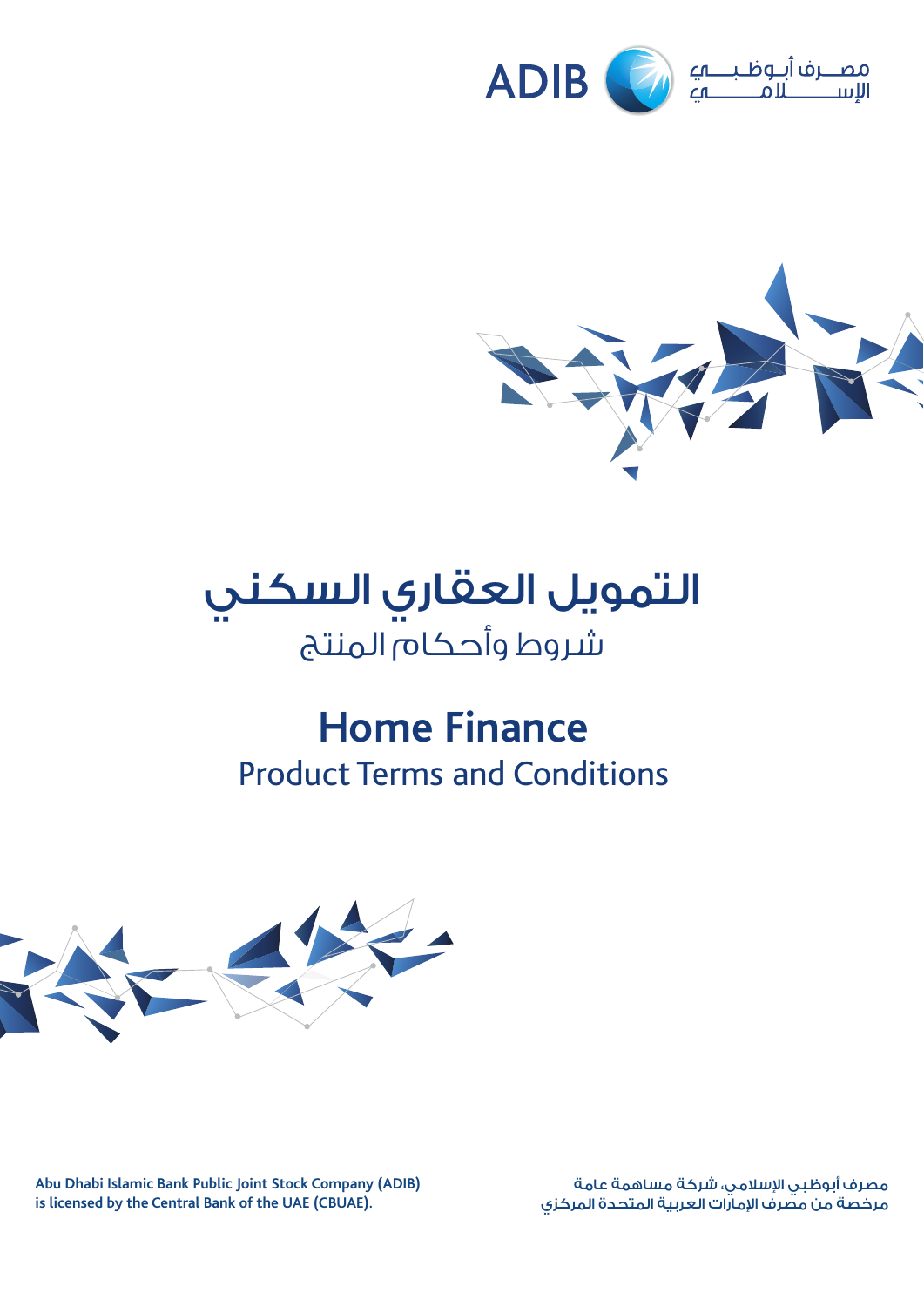



## التمويل العقاري السكني

منتــج التمويــل العقــاري الســكنـي مــن مصـرف أبوظبــي الإســلامي ("المصـرف") برنامــج قائـم علـى "اإلجـارة" يقـدم التمويـل للمتعامليـن النهائييـن والمسـتثمرين فـي العقـارات السـكنية الجاهـزة أو تحـت اإلنشـاء أو العقـارات علـى المخطـط قبـل اإلنشـاء أو البنـاء على الأراضـي الفضـاء. بالإضافـة إلـى ذلـك، قـد يسـمح المنتـج لأصحـاب العقـارات بالاسـتفادة ً مـن التمويـل مقابـل عقاراتهـم المملوكـة مسـبقا لغـرض الشـراء، والتجديـد، والبنـاء.

#### أؤكد بموجب هذا أنني قرأت، وفهمت، وأقبل بما يلي:

- .1 تخضــع جميــع حســاباتي المفتوحــة لــدى المصــرف للشــروط واألحــكام العامــة للحسـابات والخدمـات المصرفيـة اإلسـامية والملحـق الخـاص بهـا وإلعـان طريقـة توزيــع الأربــاح المعـروض فــر، فـروع المصـرف أو علــر، موقعــه الإلكترونـي **//**https: **www.adib.ae/en/SiteAssets/Accounts%20Docs/banking-serviceagreement-bwb.pdf**
- .2 شـرح لـي أحـد ممثلـي المصـرف بـكل وضـوح سياسـة المصـرف التـي تحـدد نسـبة االسـتقطاع القصـوى مـن دخلـي الشـهري لدفـع جميـع التزاماتـي الشـهرية لـكل المؤسسـات الماليـة، بمـا فيهـا المصـرف، وأنهـا لـن تتجـاوز 50 %\* مـن إجمالـي راتبي الشـهري أو دخـل أعمالـي أو 30 % مـن إجمالـي راتبـي التقاعـدي، الـذي يشـمل بـدل الســكن، الــذي تقدمــه لــي جهــة عملــي أو قيمــة بــدل الســكن فــي حــال إضافتــه ً لـي الحقـا مـن جهـة عملـي.

\* فـي حـاالت التسـهيالت التـي تعتمدهـا برامـج اإلسـكان الحكوميـة، قـد تصـل نسـبة االسـتقطاع الشـهري إلـى %60 مــن إجمالــي الراتــب الشــهري/ دخــل األعمــال.

- .3 فــي حالــة طلــب فتــرة ســماح: تضــاف دفعــة اإليجــار خــال فتــرة الســماح إلــى دفعــات اإليجــار المتبقيــة مــن فتــرة اإليجــار.
- .4 شـرح لـي أحـد ممثلـي المصـرف بشـكل دقيـق الخيـارات المتاحـة للتكافل/التأميـن علـى الحيـاة والعجـز الدائـم ولـدي خيـار مسـاهمة شـهرية أو شـراء بوليصـة تأميـن بدفعـة واحـدة مـن شـركة أبوظبـي الوطنيـة للتكافـل عبر المصـرف. ويشـمل مبلغ المسـاهمة المدفوعـة رسـوم الترتيـب والتوزيـع. كمـا أن لـدي خيـار تقديـم تأميـن / تكافـل خارجـي علـى الحيـاة والعجـز الدائـم مـن أي مـزود لخدمـات تكافـل/ تأميـن مسـجل فـي اإلمـارات العربيـة المتحـدة بشـرط بموافقـة مـن المصـرف.
	- .5 استلمت بيان الحقائق الرئيسية وأؤكد أنني قد قرأته وفهمته ووقعت عليه.
- .6 يمكننــي ســداد حتــى %30 مــن إجمالــي المبلــغ المتبقــي مــن المبلــغ األساســي ً للمصــرف ســنويا بــدون رســوم، وإذا زاد مبلــغ الســداد عــن %30 علــى ذلــك فإنــه ســيترتب عليــه دفعــة إيجاريــة معجلــة تســاوي %1 مــن مبلــغ الســداد الجزئــي أو 10,000درهــم ، أيهمــا أقــل. تتوافــق رســوم الســداد المبكــر مــع متطلبــات مصـرف اإلمـارات العربيـة المتحـدة المركـزي باإلضافـة الـى التكلفـة التـي يتكبدهـا المصــرف.
- .<br>7. فـي حـال شـراء العقـار المسـتأجر قبـل انتهـاء مـدة عقـد الاحـارة (السـداد المبكـر)، سـأقوم بدفـع المبلـغ المذكـور فـي عقـد بيـع العقـار باإلضافـة إلـى %1 مـن المبلـغ الأساســي المســتحق أو 10,000 (أيهمــا أقــا )). تتوافــق رســوم الســداد المبكــر مــع متطلبـات مصـرف اإلمـارات العربيـة المتحـدة المركـزي باإلضافـة الـى التكلفـة التـي يتكبدهـا المصـرف.
- .8 أضمــن تقديــم جميــع الوثائــق الالزمــة واألوراق الماليــة المطلوبــة مــن المصــرف المذكــورة فــي رســالة عــرض التســهيالت وعقــودي باإلضافــة إلــى التعــاون مــع المصــرف، علــى ســبيل المثــال ال الحصــر، الســتكمال تســجيل الرهــن العقــاري لممتلكاتــي لحمايــة حقوقــي وحقــوق المصــرف.

## **Home Finance:**

The Home Finance product of Abu Dhabi Islamic Bank (ADIB) is an Ijarah based program that provides financing to end users and investors of residential properties, be it ready properties, under construction properties, off-plan properties or construction on vacant land. In addition, the product may allow property owners to avail a finance against their pre-owned properties for purpose of purchase, renovation and construction.

## **I hereby acknowledge and confirm that I have read, understood, and accept the following:**

- All my accounts with ADIB are governed by the General Terms and Conditions for Accounts and Islamic Banking Services ("BSA"), including its relevant Addendum and related Announcement of Profit Distribution Method displayed by the Bank in the branches and/or available on the Bank's website **https://www.adib.ae/en/SiteAssets/Accounts%20 Docs/banking-service-agreement-bwb.pdf**
- An ADIB representative has thoroughly explained to me ADIB's policy which specifies the maximum percentage that can be deducted from my monthly income to pay all my monthly liabilities to all financial institutions including ADIB's, cannot exceed 50%\* of my monthly-gross salary, business income or 30% of Pension income including my housing allowance provided to me by my employer or accommodation add back allowance, if accommodation is provided by my employer.

\* For facilities approved by Government Housing Programs, the DSR can go up to 60% of the monthly gross salary / business income.

- In case of grace period request, I acknowledge and agree that Rental payment through the grace period is added to the remainder of the rental period payments.
- An ADIB representative has thoroughly explained to me the options for Life and Permanent Disability Takaful and I have the option to opt for the monthly / single takaful contribution cover from Abu Dhabi National Takaful Company (ADNTC) offered through ADIB. The contribution amount paid is inclusive of Arrangement and Distribution fees. I also have the option to assign an external life and permanent disability insurance/takaful from any UAE registered Takaful / insurance provider subject to approval from the ADIB.
- 5. I hereby acknowledge the receipt of Key Facts Statement. I hereby confirm to have read, understood, and signed the Key Facts Statement.
- 6. I can settle to 30% of my outstanding base amount yearly as partial settlement without incurring any fees, and if the settlement amount exceeds 30% there will be an Advance Rental Payment (fee) of 1% of partial settlement amount or AED 10,000 whichever is lower to be applicable. Early Settlement Fee is aligned with the requirements of the CBUAE and the cost incurred by the Bank.
- 7. In case of early purchase (settlement) of the property (settlement of Home Finance) prior to the end of the full term of the Ijarah contract, you will be required to pay the Price under the Real Estate Sale Contract including 1% of the outstanding Base Amount or AED 10,000 (whichever is lower). Early Settlement Fee is aligned with the requirements of the CBUAE and the cost incurred by the Bank.
- 8. I will ensure I provide all the necessary documentation and the securities requested by ADIB and as set out in the Facility Offer Letter and my contracts. Additionally, I will cooperate with ADIB to complete the mortgage registration of my property to safeguard both mine and ADIB's rights.